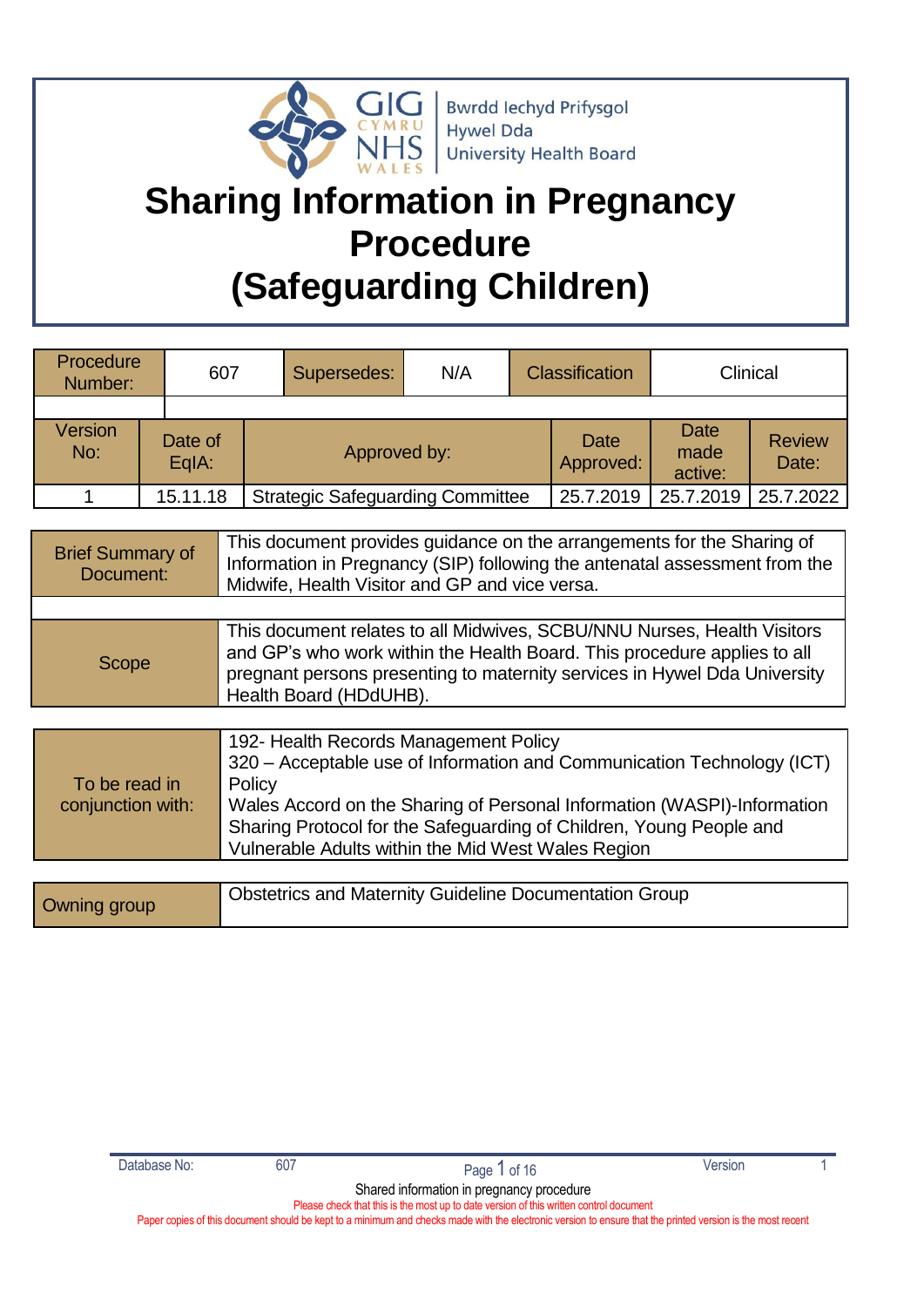Version control

| Version | Comments      | Approval date     |
|---------|---------------|-------------------|
|         | New procedure | ാറ10<br>つに<br>LJ. |

#### Glossary of terms

| Term            | <b>Definition</b>                     |
|-----------------|---------------------------------------|
| <b>SIP</b>      | Sharing Information in Pregnancy      |
| <b>SCBU/NNU</b> | Special Care Baby Unit/Neo Natal Unit |
| <b>GP</b>       | <b>General Practitioner</b>           |
| <b>ACE</b>      | <b>Adverse Childhood Experiences</b>  |
| <b>FGM</b>      | <b>Female Genital Mutilation</b>      |
| <b>CSE</b>      | <b>Child Sexual Exploitation</b>      |
| <b>HDdUHB</b>   | Hywel Dda University Health Board     |

| <b>Keywords</b> | <b>SIP</b><br>safeguarding children |
|-----------------|-------------------------------------|
|-----------------|-------------------------------------|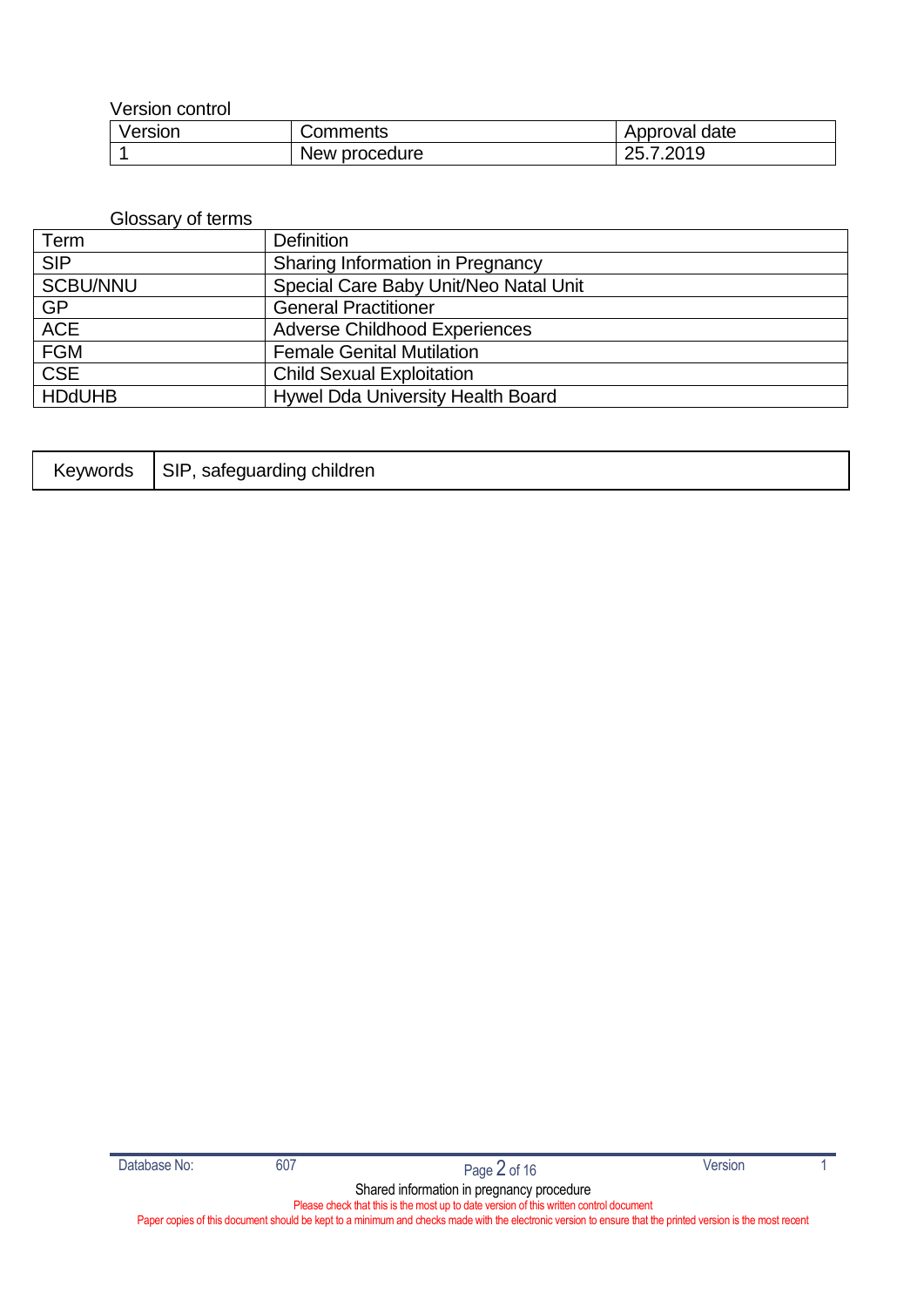#### **CONTENTS**

| $\mathbf 1$ .                                                               |  |
|-----------------------------------------------------------------------------|--|
| 2.                                                                          |  |
| 3.                                                                          |  |
| $\mathbf{4}$                                                                |  |
| 5.                                                                          |  |
|                                                                             |  |
| 6.                                                                          |  |
| 7 <sup>1</sup>                                                              |  |
| 7.1.                                                                        |  |
| 7.2.                                                                        |  |
| 7.3.                                                                        |  |
| IF A PREGNANT PERSON MOVES OUT OF THE HEALTH BOARD AREA6<br>7.4.            |  |
| PREGNANT PERSON MOVES INTO THE HEALTH BOARD AREA<br>75                      |  |
| 7.6.                                                                        |  |
| 8.                                                                          |  |
| 9.                                                                          |  |
| 10.                                                                         |  |
| APPENDIX 2 - SHARING INFORMATION IN PREGNANCY (SIP 1) 10<br>11 <sub>1</sub> |  |
|                                                                             |  |
| APPENDIX 3 - SHARING INFORMATION IN PREGNANCY (SIP 2) TO<br>12.             |  |
| APPENDIX 4- SAFEGUARDING MATERNITY INFORMATION (SIP 3)  15<br>13.           |  |

Shared information in pregnancy procedure Please check that this is the most up to date version of this written control document Paper copies of this document should be kept to a minimum and checks made with the electronic version to ensure that the printed version is the most recent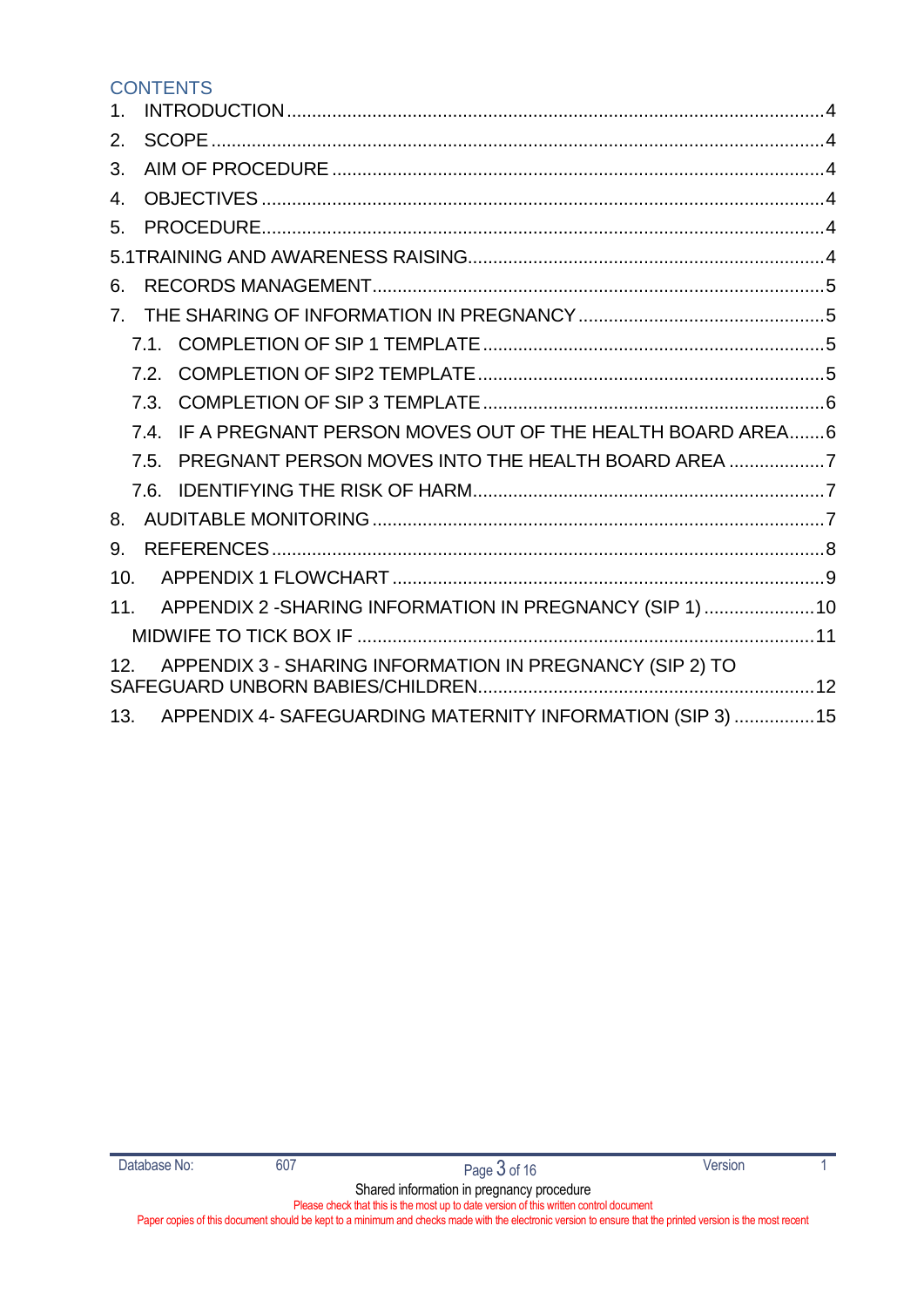#### <span id="page-3-0"></span>1. **INTRODUCTION**

Section 28 of the Children Act 2004 stipulates that all health professionals have a statutory duty to safeguard and promote the welfare of children and young people. In order to discharge these functions effectively this must include the sharing of information where it is thought that an unborn baby or a child is at risk of suffering harm.

This sharing of information procedure was originally developed by the Supervisors of Midwives in Dyfed Powys, following a serious child protection incident. It is intended to assist in the transfer of safeguarding information following the antenatal initial assessment from Midwife to Health Visitor and GP and vice versa. In adhering to this procedure, staff will become increasingly effective in the lawful, secure sharing of information, for the benefit of vulnerable babies who may be in need of protection, during the ante and post-natal period.

This procedure is to be used in conjunction with the All Wales Child Protection Procedure, the Social Services and Well-being (Wales) Act and the Health Board Safeguarding written control documentation.

#### <span id="page-3-1"></span>2. **SCOPE**

This document relates to all Midwives, SCBU/NNU Nurses, Health Visitors and GP's who work with pregnant persons presenting to maternity services in HDdUHB.

#### <span id="page-3-2"></span>3. **AIM OF PROCEDURE**

The aim of the procedure is to promote the safeguarding of the unborn and new born infant through information sharing.

#### <span id="page-3-3"></span>4. **OBJECTIVES**

The aim of the procedure will be achieved by:

- Transferring safeguarding information securely throughout the pregnant person's pregnancy and postnatal period.
- Ensuring all staff are aware and trained on the completion of the SIP templates.

#### 5. **PROCEDURE**

#### <span id="page-3-5"></span><span id="page-3-4"></span>**5.1TRAINING AND AWARENESS RAISING**

In 2015, Public Health Wales completed a comprehensive piece of research on Adverse Childhood Experiences and the effect this can have on both a child and adult's future wellbeing. This procedure will incorporate these identified risk indicators which will provide evidence based guidance to health professionals.

The relevant health staff will be made aware of this procedure upon commencement with HDdUHB during their departmental induction training.

All current HDdUHB employed Midwives and SCBU/NNU Nurses will be trained to complete the SIP templates and upload onto the Safeguarding Maternity Database. Training will be provided for Band 7 Midwives and SCBU/NNU Nurses by the Named Safeguarding Midwife. Cascade training will be provided to Band 5 and 6 Midwives and SCBU/NNU Nurses.

The Team Leaders for Health Visitors and GP Practice Managers will be made aware of the procedure by the Community Midwifery Team Leaders.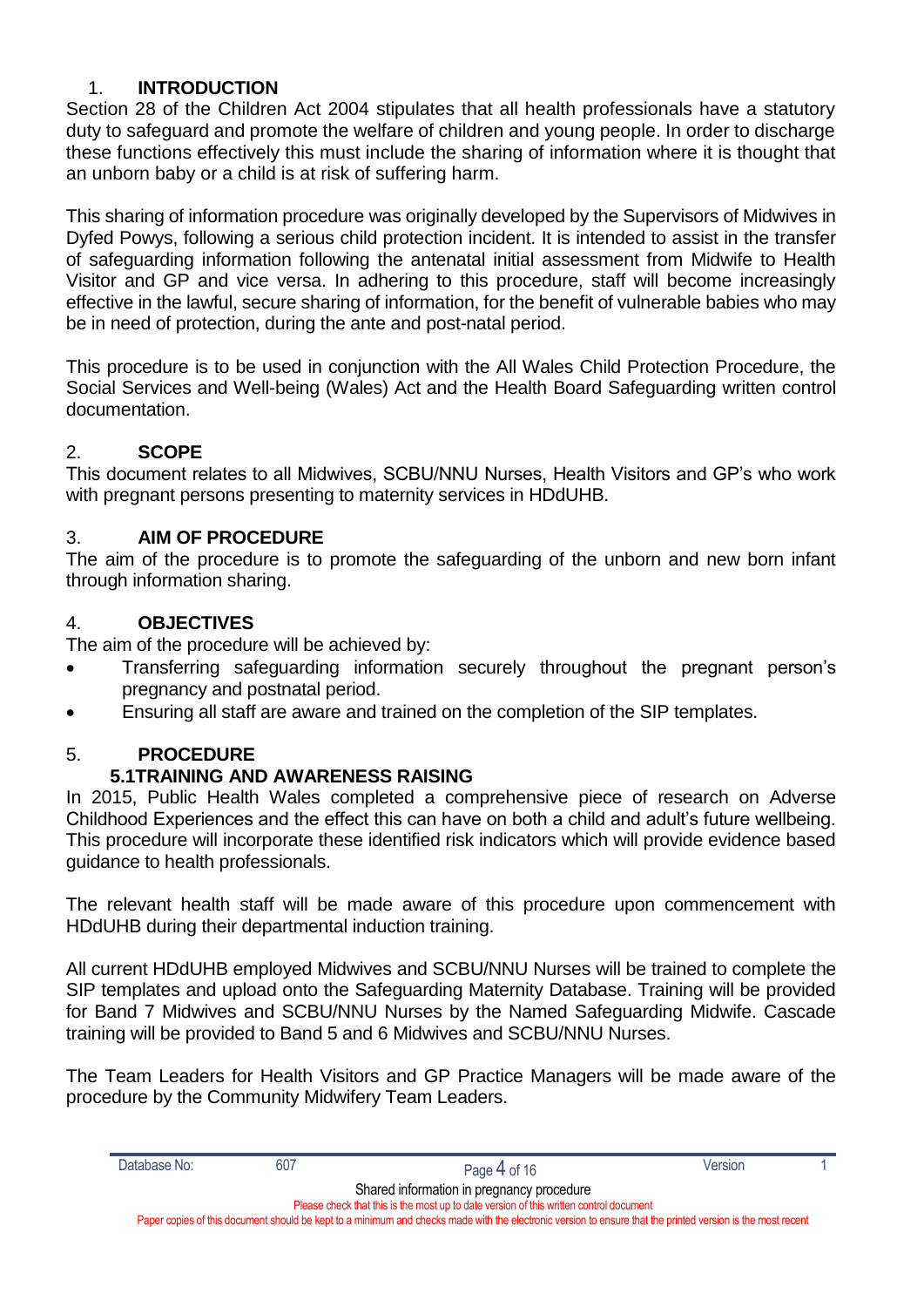#### <span id="page-4-0"></span>6. **RECORDS MANAGEMENT**

All completed SIP templates generated under this procedure are official records of HDdUHB and will be managed, stored and utilised in accordance with HDdUHB Policy 192 -Health Records Management.

#### <span id="page-4-1"></span>7. **THE SHARING OF INFORMATION IN PREGNANCY**

Refer to Appendix 1 for an overview of procedure for the completion of the SIP1 template, SIP2 template and SIP3 template.

#### <span id="page-4-2"></span>7.1. **Completion of SIP 1 template**

- The **SIP1** template (Appendix 2) is to be completed with all pregnant persons during the initial antenatal booking appointment. This appointment should ideally occur within the first trimester to ensure a full social assessment is undertaken. If a pregnant person presents after the first trimester then a **SIP1** template should still be completed at the initial booking appointment. If a pregnant person transfers to the area from another area then a **SIP1** template is to be completed.
- The procedure should be discussed with the pregnant person, and the individual advised of the routine nature of this information gathering and sharing with the GP and Health Visitor. The pregnant person should be asked to sign the SIP1 template to acknowledge that they have been informed and understand what information will be shared with the GP and Health Visitor.
- If not signed by the pregnant person then this is to be documented on the **SIP1** and shared with the GP and Health Visitor and filed in the pregnant person's hospital notes.
- Completed paper copies of the **SIP1** template are to be sent to the Health Visitor and GP within **5 working days** following the initial antenatal booking appointment. The original **SIP1** template is to be filed in the pregnant person's handheld All Wales Maternity Record.

#### 7.2. **Completion of SIP2 template**

- <span id="page-4-3"></span> If the booking Midwife is aware of any safeguarding concerns then a **SIP 2** (Appendix 3) is to be completed on the Safeguarding Maternity Database. This is to be emailed to the GP practice manager for sharing with the allocated GP and emailed to the Health Visitor.
- If on receipt of the **SIP1** the GP and Health Visitor are aware of any safeguarding concerns then a **SIP 2** is to be completed and emailed to the booking Midwife / Midwifery Team Leader within **5 working days** and uploaded onto the Safeguarding Maternity Database.
- If at any time during the antenatal, intrapartum or postnatal period safeguarding concerns are identified by the Midwife, Health Visitor or GP then the **SIP2** is to be completed electronically and shared with those health professionals involved.
- Any safeguarding concerns should be discussed with the pregnant person who has the right to be informed that the **SIP2** will be shared with the relevant health professionals.
- Once a **SIP2** has been completed the **SIP box** on page 27 of the All Wales Maternity Record is to be ticked to indicate to staff that there is an identified safeguarding concern.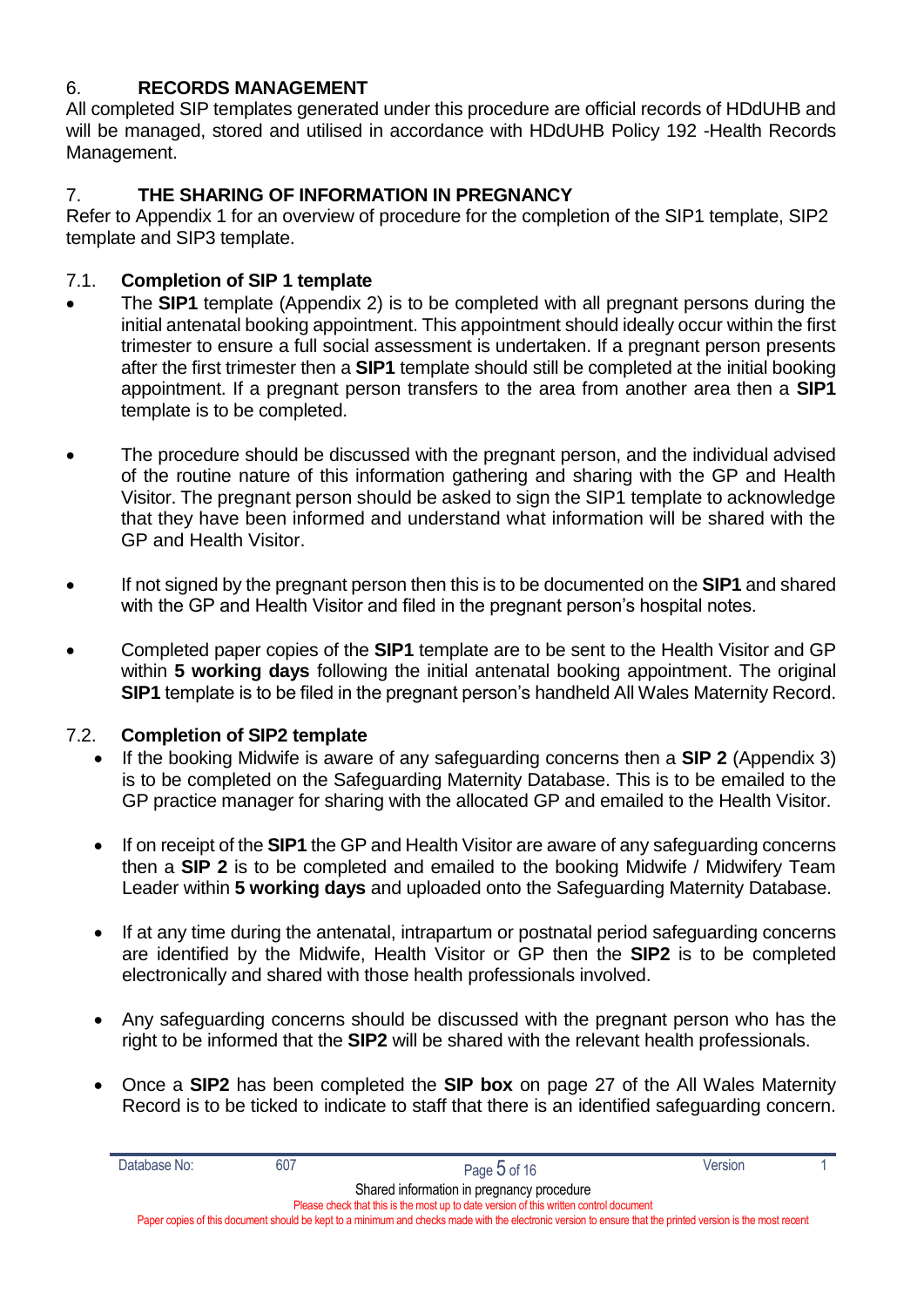Once the baby has been delivered the **SIP box** on page 3 of the HDdUHB Postnatal Care record is to be ticked.

If no safeguarding concerns have been identified the SIP box should be left blank

#### <span id="page-5-0"></span>7.3. **Completion of SIP 3 Template**

- If during the antenatal period a **SIP2** has been completed then a **SIP3** should be completed by the discharging community Midwife and shared electronically with the Health Visitor and GP.
- If a baby has been discharged to the care of the Local Authority the **SIP3** should be completed by the discharging Midwife and shared with the baby's Health Visitor, GP and Midwife if the baby is residing in another team/area.
- The **SIP3** is to be filed in the postnatal notes together with all the safeguarding documentation printed from the Safeguarding Maternity Database.
- Any additional safeguarding concerns following completion of **SIP3** must be shared with the Health Visitor and GP.

#### <span id="page-5-1"></span>7.4. **If a Pregnant person moves out of the Health Board area**

If a safeguarding concern has been identified relating to a pregnant person who moves/receives part of their care in another Health Board area, all safeguarding information must be shared with the relevant Midwife, Health Visitor, GP and Safeguarding Midwife/Team in the other Health Board area.

It is the responsibility of the Named Community Midwife and Team Leader to:

- Confirm the pregnant person's new address and telephone number.
- Confirm the address and telephone number of the new GP.
- Contact and handover verbally to the new Community Midwife.
- Securely email all relevant safeguarding documentation for the pregnant person to the new Midwife.
- Complete an **Updated SIP2** and email to the new Health Visitor and GP informing them of the pregnant person's move out of HDdUHB area.
- Advise HDdUHB Named Safeguarding Midwife who will liaise with the Safeguarding Midwife/Team in the new area.
- Document clearly in pregnant person's All Wales Maternity Record/Postnatal Record, details of the transfer prior to photocopying the records.
- Original records to be maintained by HDdUHB and filed in the hospital records.

Shared information in pregnancy procedure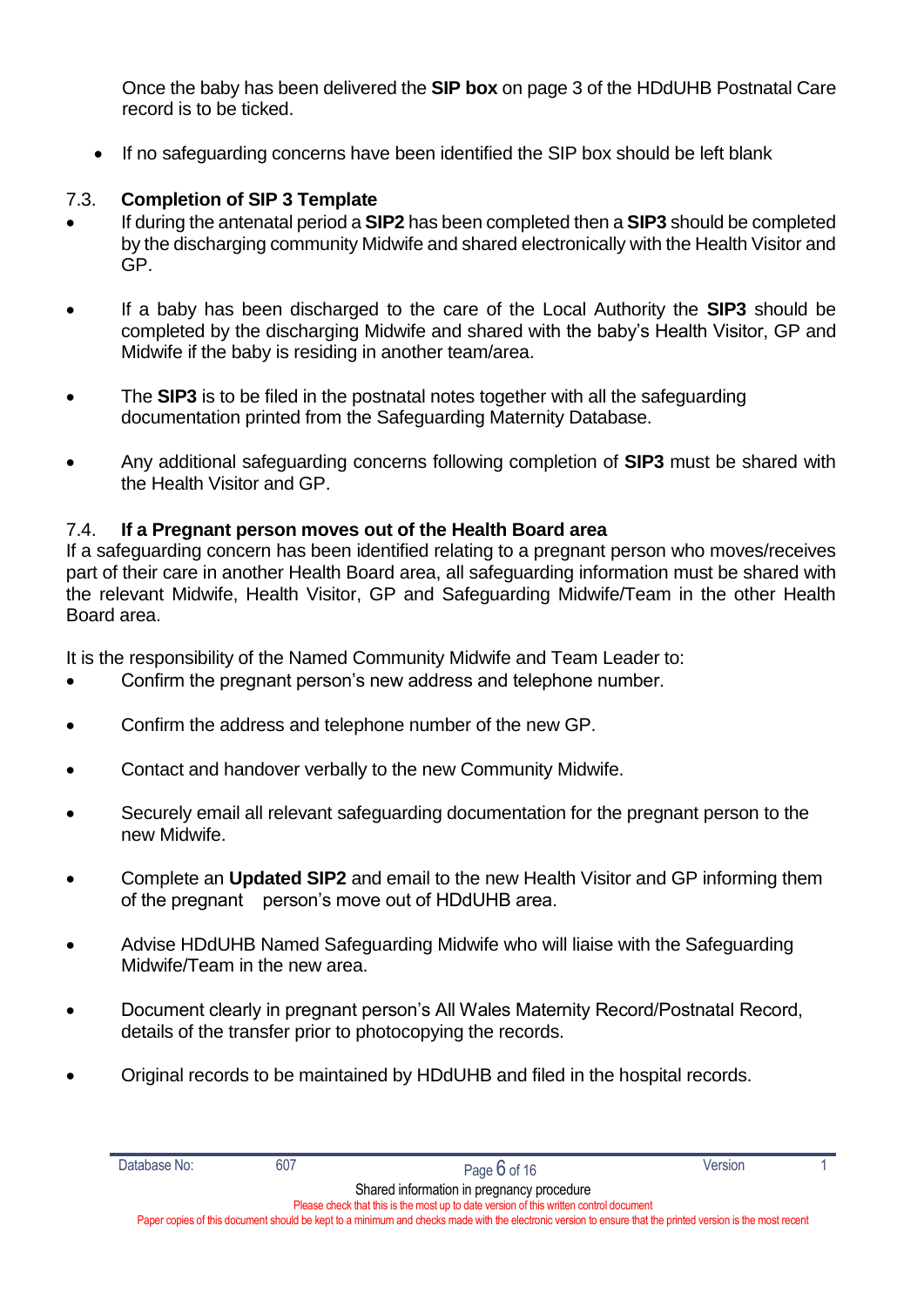#### <span id="page-6-0"></span>7.5. **Pregnant person moves into the Health Board area**

When a pregnant person with safeguarding concerns moves into HDdUHB area a **SIP2** must be completed and shared with the relevant Health Visitor and GP.

It is the responsibility of HDdUHB Named Community Midwife and Team leader to:

- Contact the previous Midwife for handover and to request relevant safeguarding documentation.
- Liaise with all professionals involved in the pregnancy.
- Inform HDdUHB Named Safeguarding Midwife who will liaise with the Safeguarding Midwife/Team.
- Document clearly in the All Wales Maternity Record/Postnatal Record details of the transfer to HDdUHB.

#### <span id="page-6-1"></span>7.6. **Identifying the risk of harm**

The Mid and West Wales Safeguarding Children Board (CYSUR) Regional Threshold and Eligibility for support document: the right Help at the Right time (2017), provides guidance for multi-agency professionals, advising when and where to refer a child/children and their families for support depending on their needs.

The importance of pre-birth plans has been highlighted in Serious Case Reviews/Child Practice Reviews to protect children.

Statutory intervention cannot begin prior to birth. However an assessment can be initiated by Local Authority Children's services, providing professionals with a plan of protection and support for when the unborn baby is born.

This procedure should be used in conjunction with the All Wales Child Protection Procedures, 2008.

#### <span id="page-6-2"></span>8. **AUDITABLE MONITORING**

The safeguarding midwife will be responsible for the biannual audit of the completion of the SIP2 and SIP3 templates. Learning from the audit report will be discussed in the community maternity team leader meeting and hospital Band 7 meetings.

DATIX reporting in relation to the Sharing Information in Pregnancy Procedure will be also be monitored by the safeguarding midwife.

#### **Criteria for completion of SIP2** (this list is not exhaustive)

Pregnant person who;

- has undergone FGM (Female Genital Mutilation)
- has significant mental health concerns e.g. history of psychosis, schizophrenia
- has history of domestic abuse with the current partner/father of unborn baby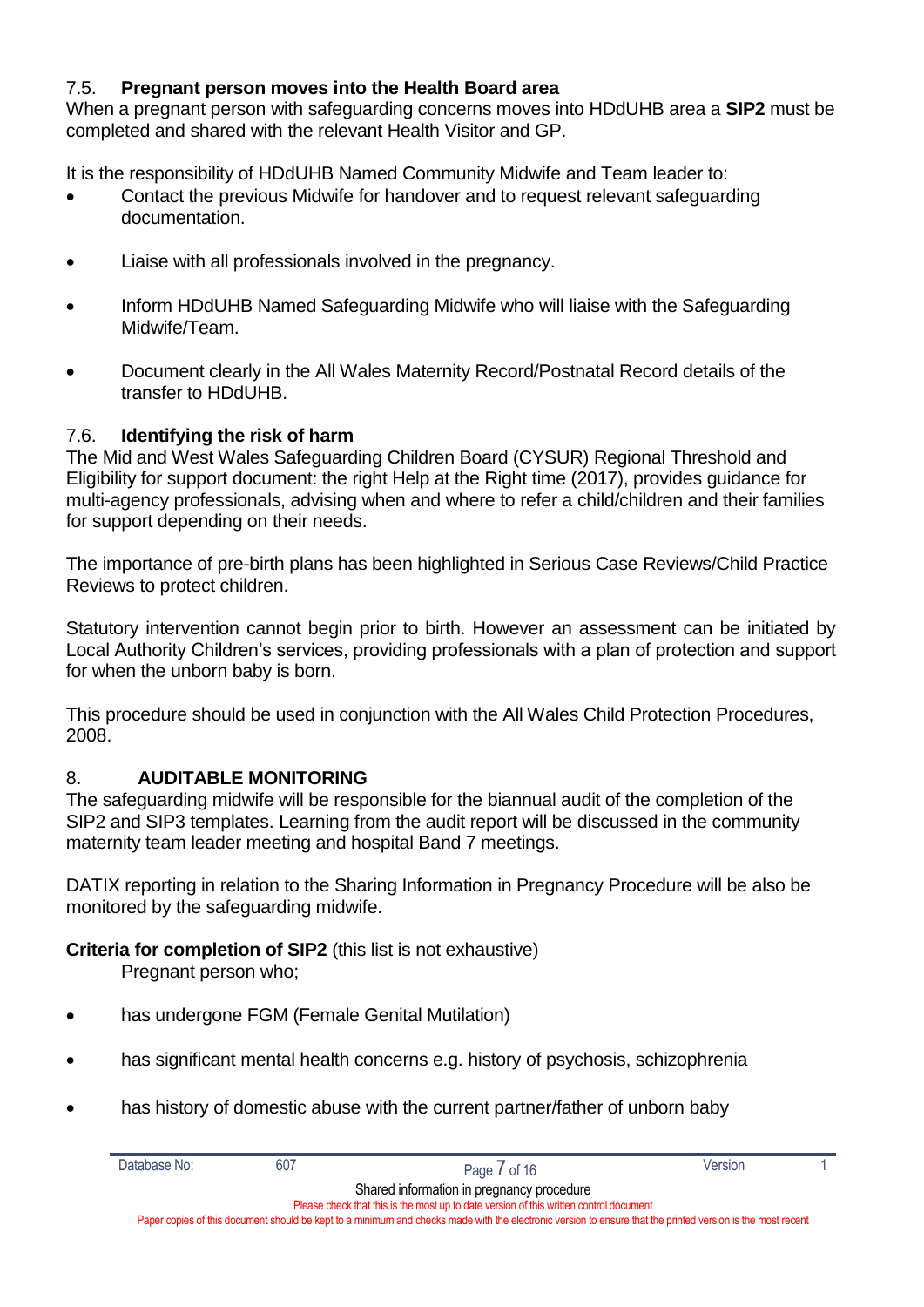- has history of alcohol or substance misuse
- has herself/ current partner/father of unborn baby been incarcerated
- is under the age of 18yrs
- is under the age of 18yrs and the father of the unborn baby is 4yrs older risk of CSE (Child Sexual Exploitation)
- history of emotional, physical, sexual, financial abuse or neglect
- pregnant person/father of unborn baby was a Looked After Child (LAC)
- any children currently or previously been placed on the Child Protection Register/have been removed at birth/adopted
- has a partner/relative/friend who is a Registered Sex Offender (RSO)
- has significant learning difficulties which may potentially impact on the parent's capacity to safeguard the child
- is a persistent non-attender of antenatal appointments/no access visits
- presents with a concealed pregnancy
- non-compliant with treatment which could potentially have a detrimental effect on the unborn baby
- by 34 weeks gestation been unable to ask the Routine Enquiry

#### 9. **REFERENCES**

<span id="page-7-0"></span>All Wales Child Protection Procedures, 2008

Social Services and Well-being (Wales) Act, 2014

Welsh Adverse Childhood Experiences (ACE) study, 2015

CYSUR: The Mid and West Wales Safeguarding Children Board, Regional Thresholds and Eligibility for Support Document, 2017

'General Data Protection Regulations, 2016' and 'Data Protection Act 2018'

| Database No: |  |
|--------------|--|
|              |  |

Shared information in pregnancy procedure Please check that this is the most up to date version of this written control document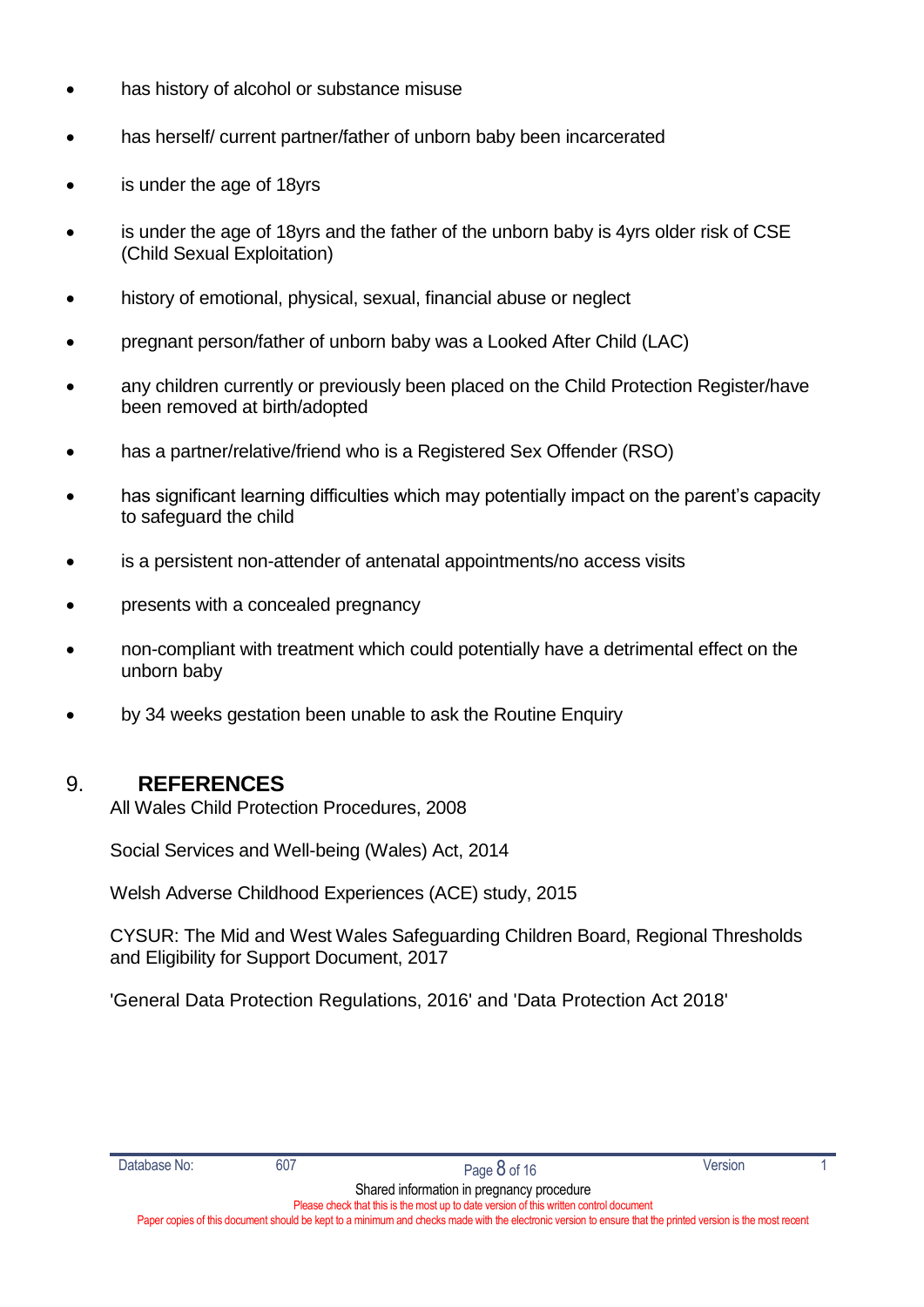#### <span id="page-8-0"></span>10. **APPENDIX 1 FLOWCHART**

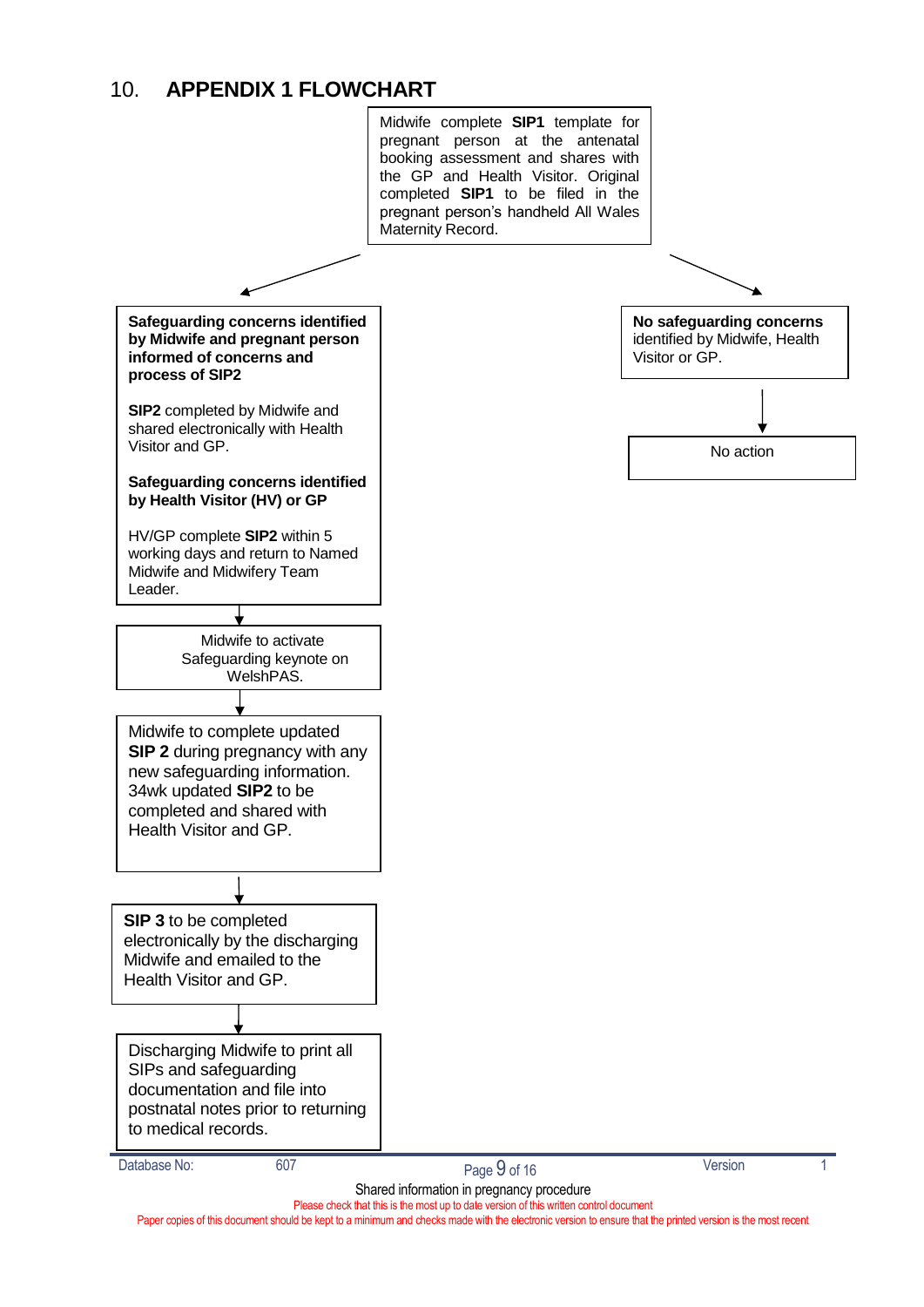### <span id="page-9-0"></span>11. **APPENDIX 2 -SHARING INFORMATION IN PREGNANCY (SIP 1)**



Bwrdd Iechyd Prifysgol<br>Hywel Dda<br>University Health Board

## **Confidential**

**Sharing Information in Pregnancy (SIP 1) (To be completed by the Midwife at the initial antenatal assessment)**

| Pregnant person's full name:           | GP:                                              | EDD:                                                  |  |
|----------------------------------------|--------------------------------------------------|-------------------------------------------------------|--|
| Pregnant person's previous<br>surname: | Address:                                         | <b>Midwifery Team:</b>                                |  |
| NHS no:                                | Postcode:                                        | Named Midwife:                                        |  |
| Hospital no:                           |                                                  | Contact no:                                           |  |
| DOB:                                   | HV:                                              | Email address:                                        |  |
| Address:<br>Postcode:                  |                                                  | Team leader Midwife:<br>Contact no:<br>Email address: |  |
| Father of Unborn:                      | <b>Current Partner of</b><br>pregnant person (if | Other Adults living in<br>household:                  |  |
| DOB:                                   | different from father of<br>unborn):             | 1. Full name:                                         |  |
| Address:                               | DOB:                                             | DOB:                                                  |  |
| Postcode:                              | Address:                                         | 2. Full name:                                         |  |
|                                        | Postcode:                                        | DOB:                                                  |  |
|                                        |                                                  | 3. Full name:                                         |  |
|                                        |                                                  | DOB:                                                  |  |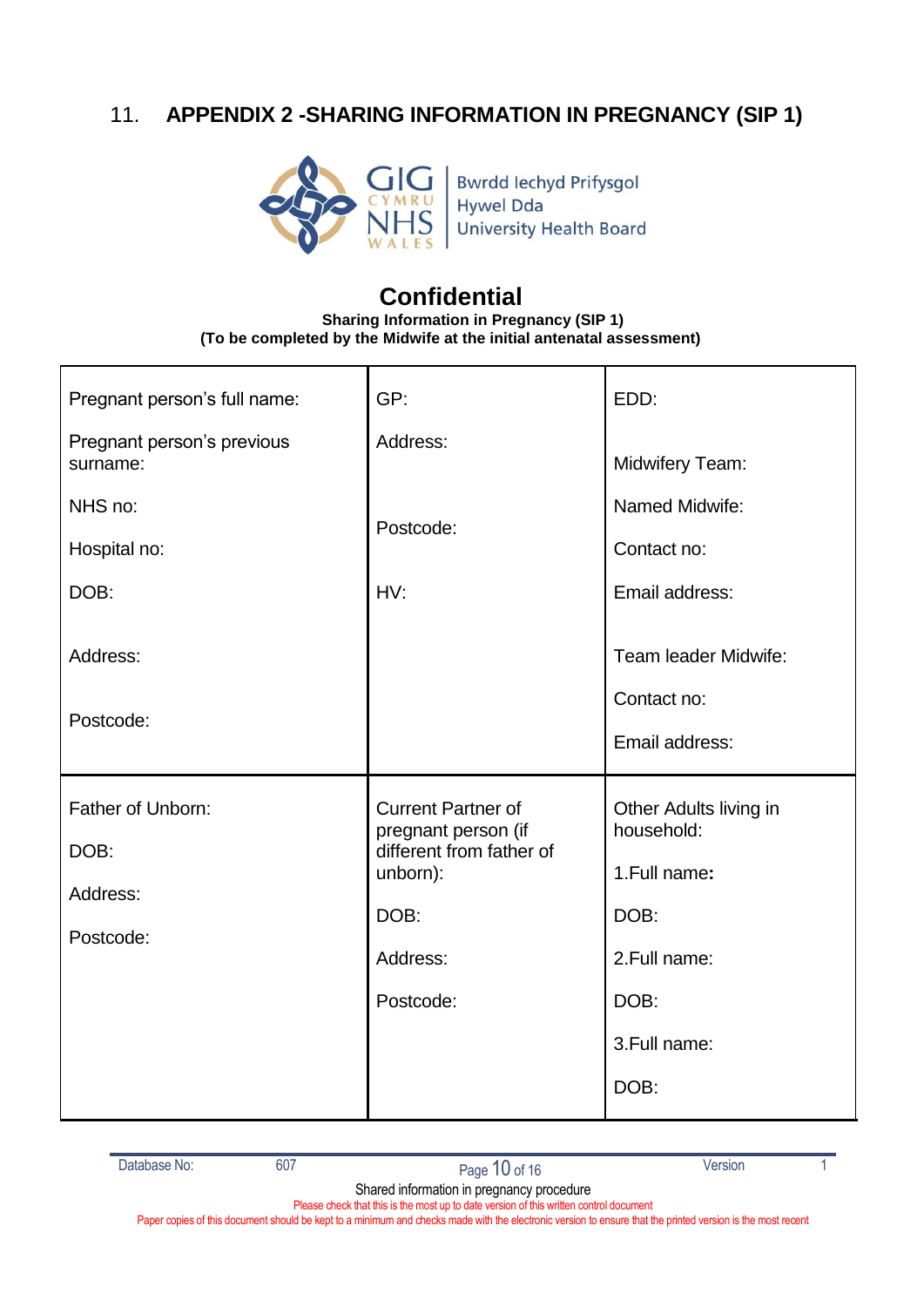| Children living at home / looked after by LA / living elsewhere |  |  |  |  |  |  |
|-----------------------------------------------------------------|--|--|--|--|--|--|
|                                                                 |  |  |  |  |  |  |
|                                                                 |  |  |  |  |  |  |
|                                                                 |  |  |  |  |  |  |

#### <span id="page-10-0"></span>**Midwife to tick box if**

**I have** relevant safeguarding information to share and have attached a SIP 2

**I do not** have any relevant safeguarding information to share

#### **GP / Health Visitor**

| Please email the named community midwife and team leader within 5 working |  |  |
|---------------------------------------------------------------------------|--|--|
| <b>days,</b> to confirm                                                   |  |  |

**I have** relevant safeguarding information to share and attach SIP 2

**I do not** have relevant safeguarding information to share

I have been informed and understand the information sharing process between Midwifery, Health Visiting and GP services.

Signature of pregnant person: Date: Date:

Midwife: (Print) Signature: Signature: Date:

#### **Paper copy to GP / HV / and a copy to be filed in pregnant person's handheld All Wales Maternity Records**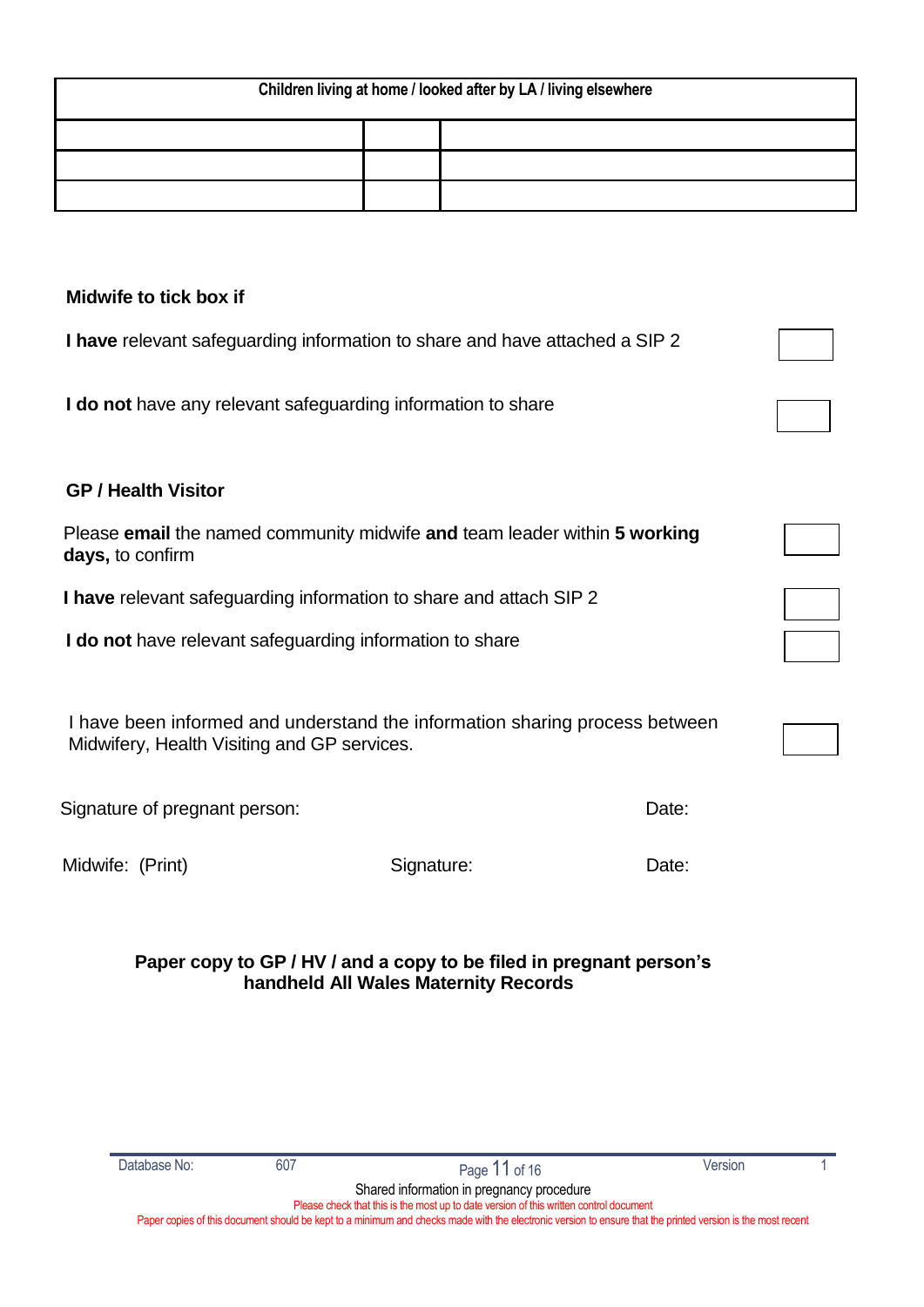

Bwrdd Iechyd Prifysgol Hywel Dda University Health Board

### <span id="page-11-0"></span>12. **APPENDIX 3 - SHARING INFORMATION IN PREGNANCY (SIP 2) TO SAFEGUARD UNBORN BABIES/CHILDREN**

# **Confidential**

**Initial SIP 2 D**<br> **Digidate SIP 2** D **Update SIP 2 34wk Update SIP 2** 

| Pregnant person's full name:    | Midwifery Team:                                   | EDD:             |  |
|---------------------------------|---------------------------------------------------|------------------|--|
| NHS no:                         | Named Midwife:                                    | Place booked     |  |
| Hospital no:                    | Contact no:                                       | to deliver baby: |  |
| DOB:                            | Team leader:                                      |                  |  |
|                                 | Contact no:                                       |                  |  |
| Address:<br>Postcode:           | GP:<br>Surgery:<br>Contact no:                    |                  |  |
|                                 | <b>Health Visitor:</b><br>Surgery:<br>Contact no: |                  |  |
| Social worker:                  | Support/PA/IDVA worker:                           |                  |  |
| Contact no:                     | Contact no:                                       |                  |  |
| <b>Substance Misuse worker:</b> | Perinatal MH/ CPN:                                |                  |  |
| Contact no:                     | Contact no:                                       |                  |  |
|                                 |                                                   |                  |  |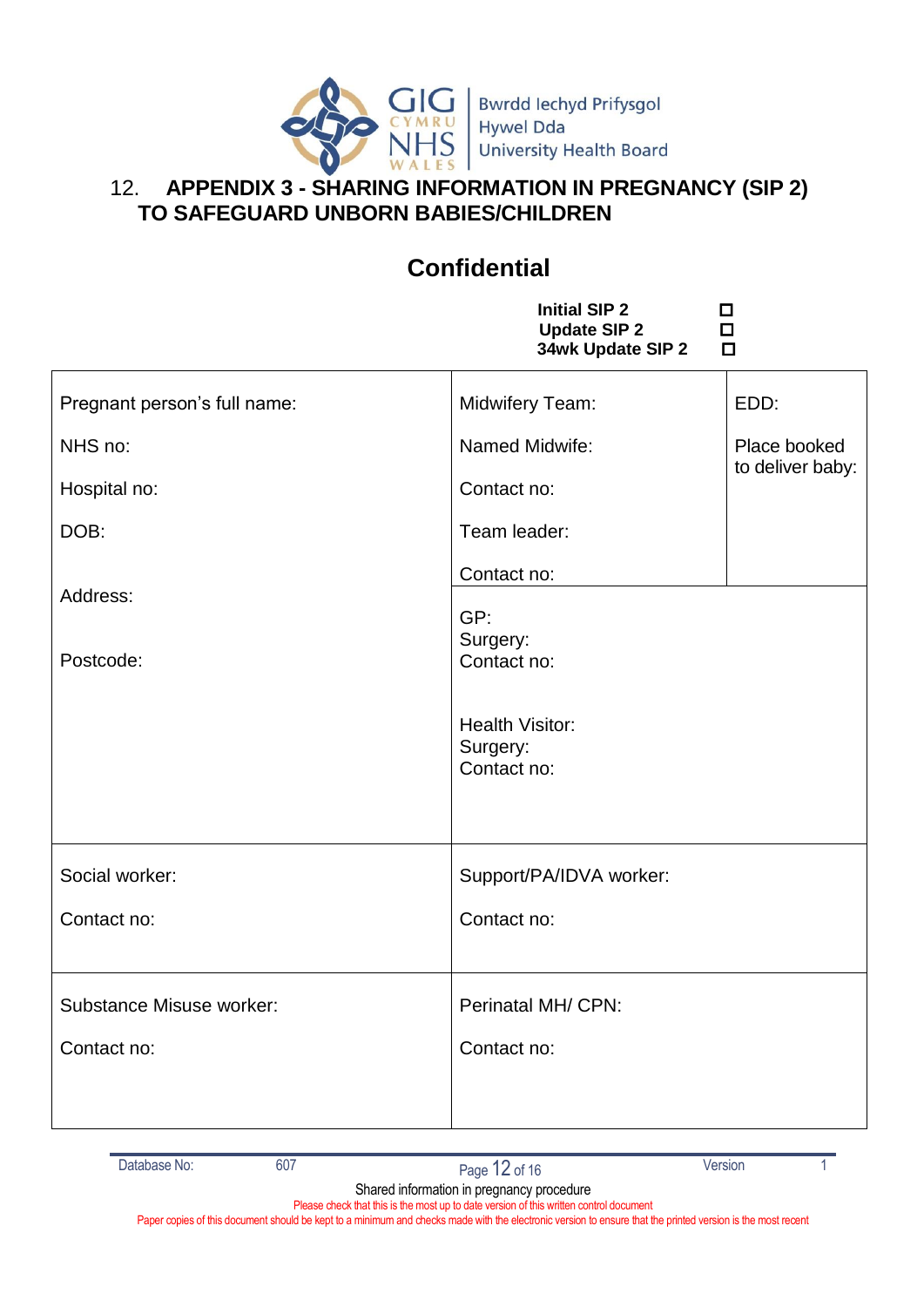| Team Around the Family (TAF) worker:    | <b>Flying Start Midwife:</b>                            |  |
|-----------------------------------------|---------------------------------------------------------|--|
| Contact no:                             | Contact no:                                             |  |
|                                         |                                                         |  |
|                                         |                                                         |  |
| Other agencies:                         |                                                         |  |
| Contact no:                             |                                                         |  |
|                                         |                                                         |  |
| Current partner's name:                 |                                                         |  |
| DOB:                                    |                                                         |  |
| Address if different:                   |                                                         |  |
|                                         |                                                         |  |
|                                         |                                                         |  |
| Postcode:                               |                                                         |  |
| Children of pregnant person and current | Children with former partners                           |  |
| partner                                 |                                                         |  |
| Name of child<br><b>DOB</b>             | Name of child<br><b>DOB</b>                             |  |
|                                         |                                                         |  |
|                                         |                                                         |  |
| Routine Enquiry asked: Y/N              | MARF for UBB sent on:                                   |  |
| Negative/positive:                      | Care and Support Plan<br>Y/N                            |  |
| RIC form completed: Y/N                 | <b>Child Protection Register</b><br>Y/N                 |  |
|                                         | Category of abuse:<br>emotional/physical/sexual/neglect |  |
|                                         |                                                         |  |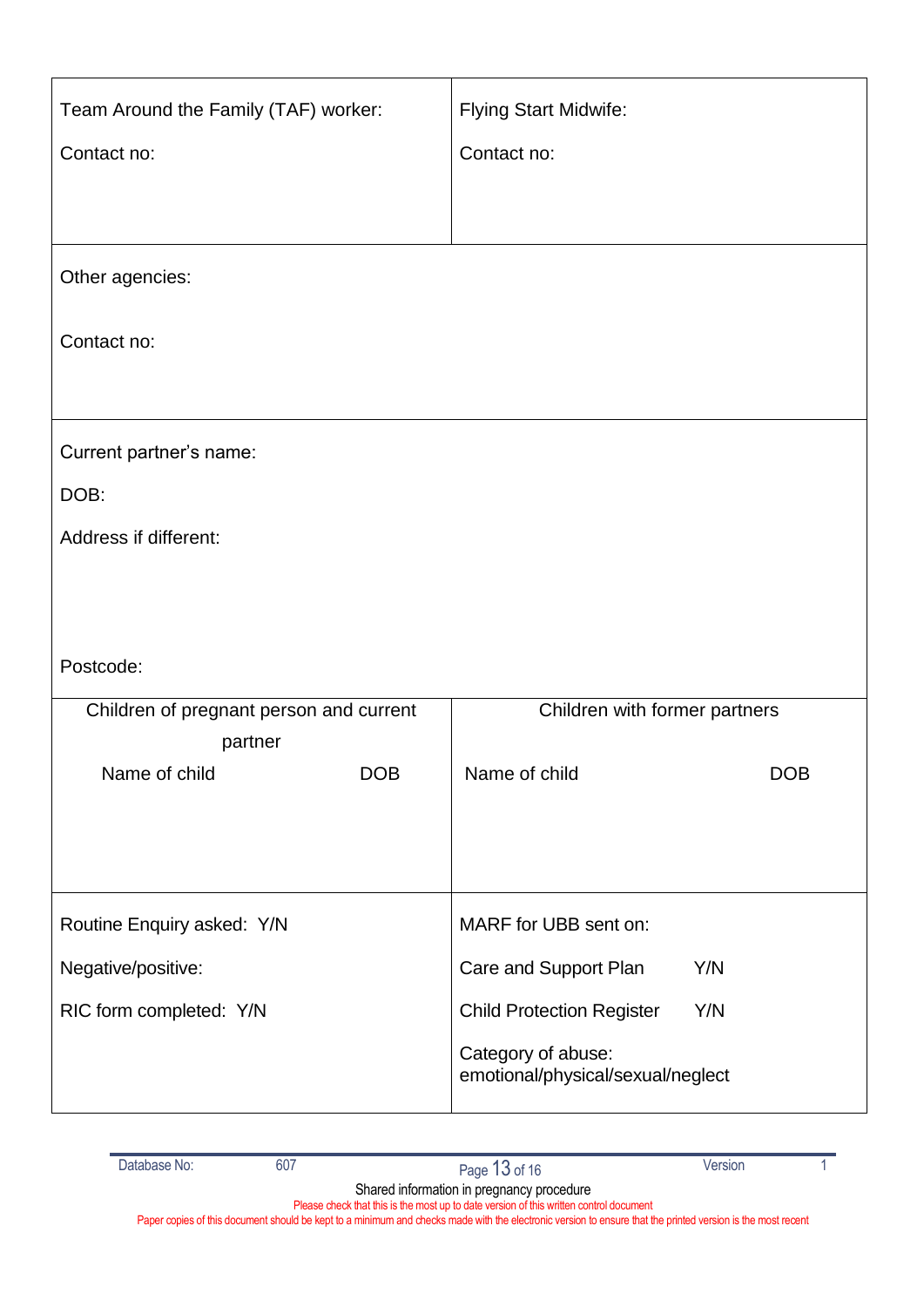| FGM Y/N                                  | Birth plan received Y/N       |  |
|------------------------------------------|-------------------------------|--|
| All Wales Clinical Pathway completed Y/N | Mother and Baby Placement Y/N |  |
| MARF for UBB completed Y/N               | Removal at Birth<br>Y/N       |  |
| <b>BAWSO</b> informed Y/N                |                               |  |
| Birth plan completed Y/N                 | Mother informed of SIP 2: Y/N |  |
| <b>Summary of Concerns</b>               |                               |  |
|                                          |                               |  |
|                                          |                               |  |
|                                          |                               |  |
|                                          |                               |  |
|                                          |                               |  |
|                                          |                               |  |
| Midwife completing form:                 | Date:                         |  |

#### **Email to pregnant person's GP Practice manager / HV / copy to be filed in hospital records when discharged from maternity services**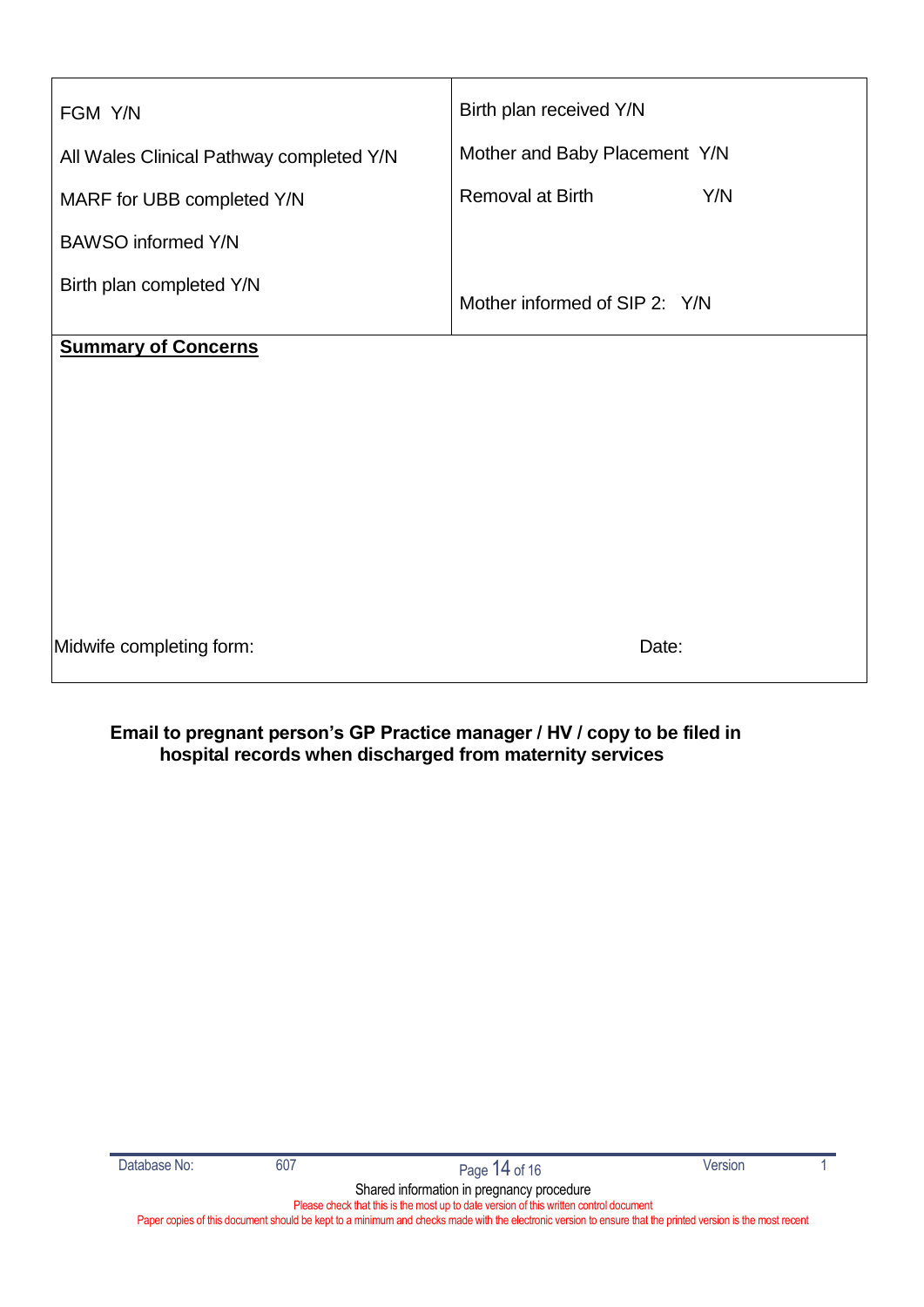#### <span id="page-14-0"></span>13. **APPENDIX 4- SAFEGUARDING MATERNITY INFORMATION (SIP 3)**



## **Confidential**

**Safeguarding Maternity Information (SIP 3) (To be completed by the midwife at discharge from maternity services)**

| Mother's full name:<br>Hospital no:<br>NHS no:<br>DOB: | Infant's place of birth:            |
|--------------------------------------------------------|-------------------------------------|
| Address:                                               | Midwifery Team:<br>Midwife's name:  |
| Postcode:                                              | Contact no:                         |
| Infant / s Name:                                       | GP:                                 |
| DOB:                                                   | Contact no:                         |
| Male / female / intermediate                           | Health visitor:                     |
| Infant/infant's discharge address:                     | Contact no:                         |
|                                                        | Social Worker:                      |
|                                                        | Contact no:                         |
| Postcode:                                              | Support/PA/IDVA worker:             |
| If baby not discharged to mother's address             | Contact no:                         |
| document reason:                                       | <b>Substance Misuse worker:</b>     |
|                                                        | Contact no:                         |
|                                                        | Perinatal Mental Health/CPN worker: |
|                                                        |                                     |